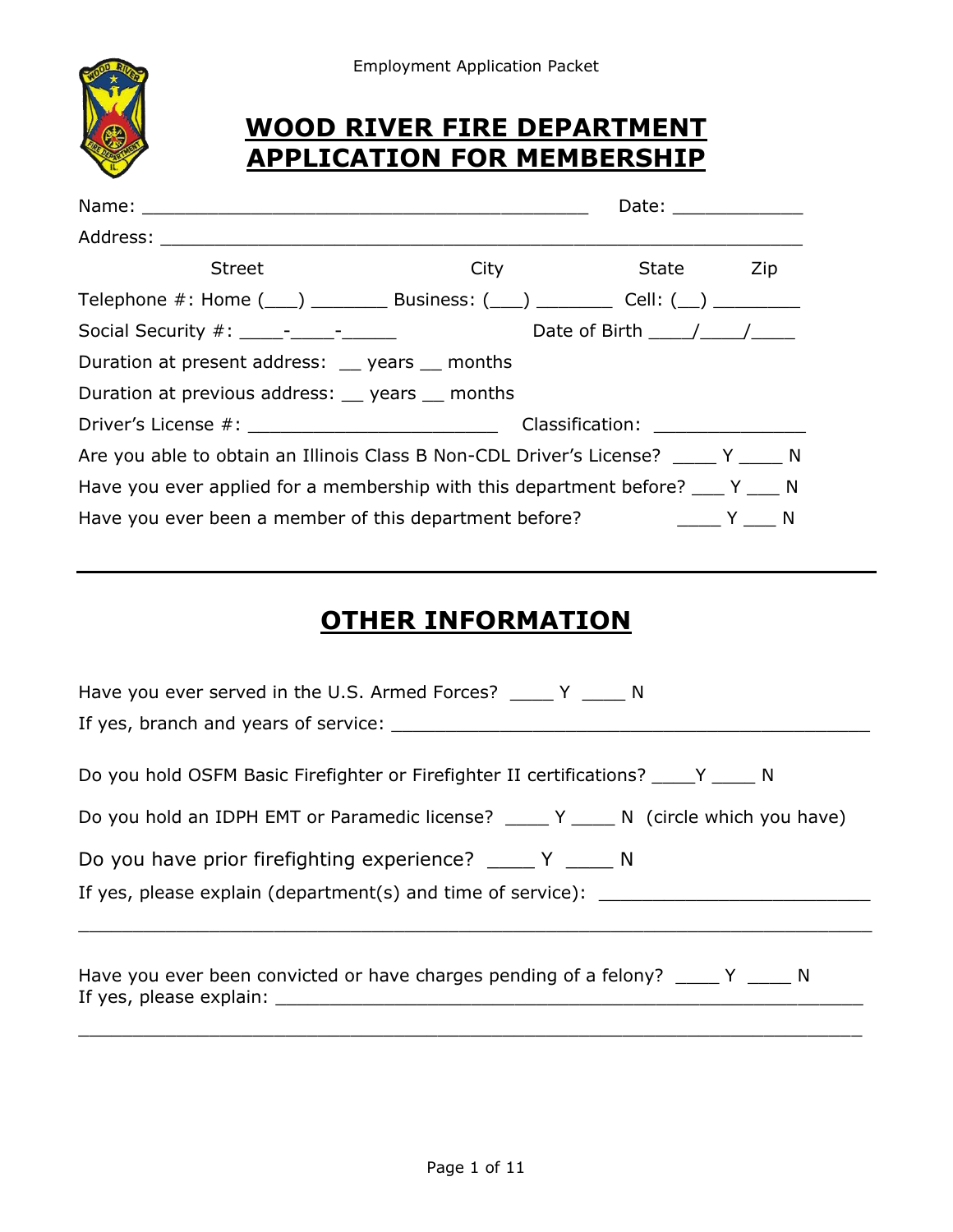List the last four employers, starting with the most recent:

### **EMPLOYMENT HISTORY**

|                                                                                                                                                                                                                                            | Telephone #: ______________ |                |  |  |
|--------------------------------------------------------------------------------------------------------------------------------------------------------------------------------------------------------------------------------------------|-----------------------------|----------------|--|--|
| Address:                                                                                                                                                                                                                                   |                             |                |  |  |
| Street                                                                                                                                                                                                                                     |                             | City State Zip |  |  |
|                                                                                                                                                                                                                                            |                             |                |  |  |
|                                                                                                                                                                                                                                            |                             |                |  |  |
| ,我们也不能在这里的人,我们也不能在这里的人,我们也不能在这里的人,我们也不能在这里的人,我们也不能在这里的人,我们也不能在这里的人,我们也不能在这里的人,我们也                                                                                                                                                          |                             |                |  |  |
|                                                                                                                                                                                                                                            |                             |                |  |  |
|                                                                                                                                                                                                                                            |                             |                |  |  |
| Street                                                                                                                                                                                                                                     |                             | City State Zip |  |  |
|                                                                                                                                                                                                                                            |                             |                |  |  |
|                                                                                                                                                                                                                                            |                             |                |  |  |
|                                                                                                                                                                                                                                            |                             |                |  |  |
|                                                                                                                                                                                                                                            |                             |                |  |  |
| Address: ______________________                                                                                                                                                                                                            |                             |                |  |  |
| Street                                                                                                                                                                                                                                     | City                        | State Zip      |  |  |
|                                                                                                                                                                                                                                            |                             |                |  |  |
|                                                                                                                                                                                                                                            |                             |                |  |  |
|                                                                                                                                                                                                                                            |                             |                |  |  |
|                                                                                                                                                                                                                                            |                             |                |  |  |
| Address:<br>and the street of the City of the Street City of the City of the Street City of the Street of the Street of the Street of the Street of the Street of the Street of the Street of the Street of the Street of the Street of th |                             |                |  |  |
|                                                                                                                                                                                                                                            |                             | City State Zip |  |  |
|                                                                                                                                                                                                                                            |                             |                |  |  |
|                                                                                                                                                                                                                                            |                             |                |  |  |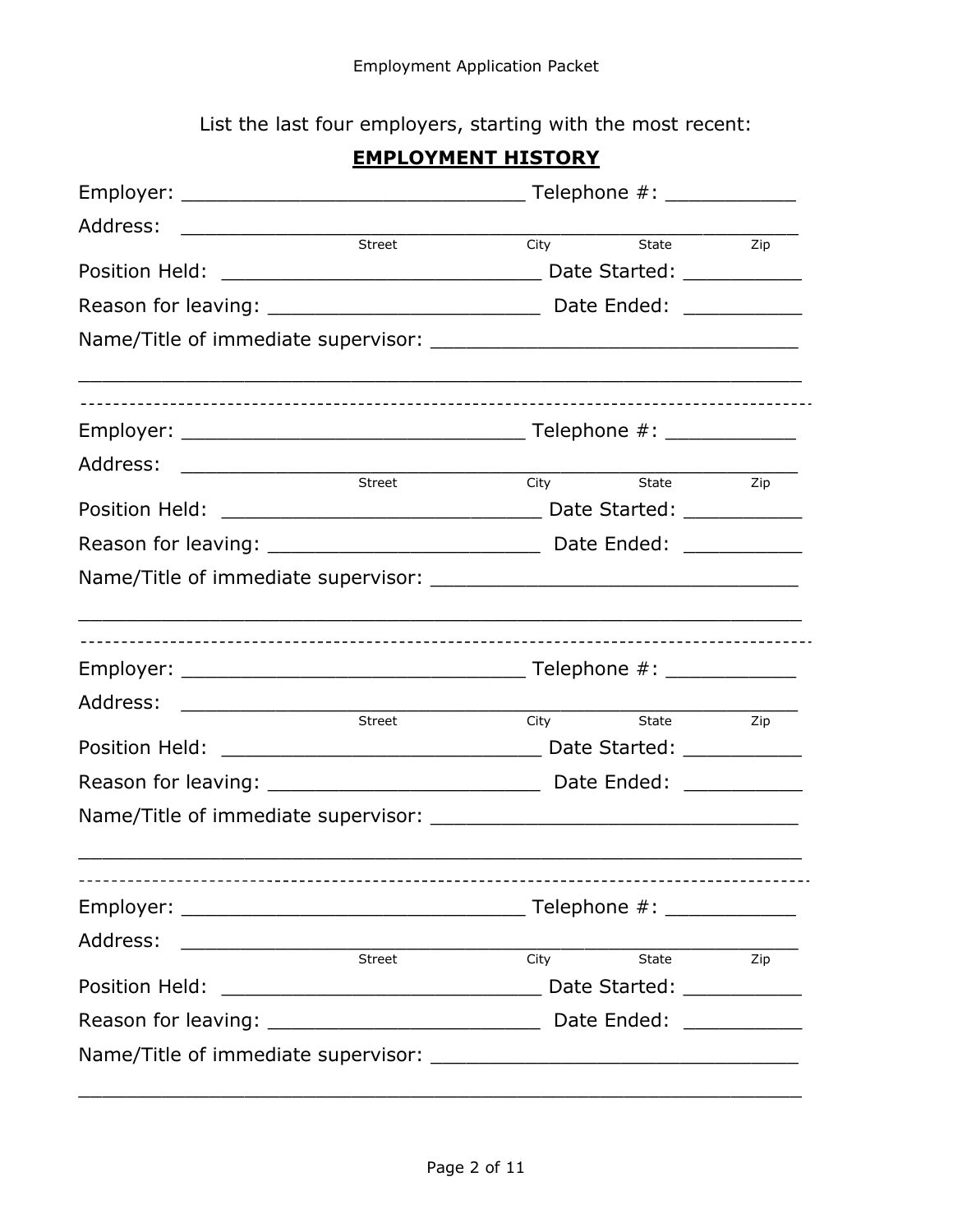### **REFERENCES:**

Give three (3) references that are not related:

| <b>Name</b> | <b>Address</b> | <b>Phone # Years Known</b> |
|-------------|----------------|----------------------------|
|             |                |                            |
|             |                |                            |
|             |                |                            |

List the hours you are normally assigned by your employer:

Do you have other specified activities, commitments, obligations, or responsibilities that would hinder your ability to adhere to the Department's minimum performance standards? Y N

Have you reviewed and signed the Authorization for background investigation?  $\begin{array}{ccc} & \mathsf{Y} & \mathsf{Y} \end{array}$ 

Do you realize that the Wood River Fire Department is not a social club and, that if accepted as a member, you will be required to give freely of your time to attend emergency incidents, meetings, drills, and work on committees? \_\_\_\_\_ Y \_\_\_\_\_ N

I realize that if **I** realize that if  $\blacksquare$ Wood River Fire Department that (s) he will be giving his/her time to public service. I further realize that giving some form of public service is the duty of every citizen, and hereby give my consent to this application.

| Signature:  |                                              | Date: |  |
|-------------|----------------------------------------------|-------|--|
|             | (Spouse, near relative, parent, or guardian) |       |  |
|             |                                              |       |  |
| Print Name: |                                              |       |  |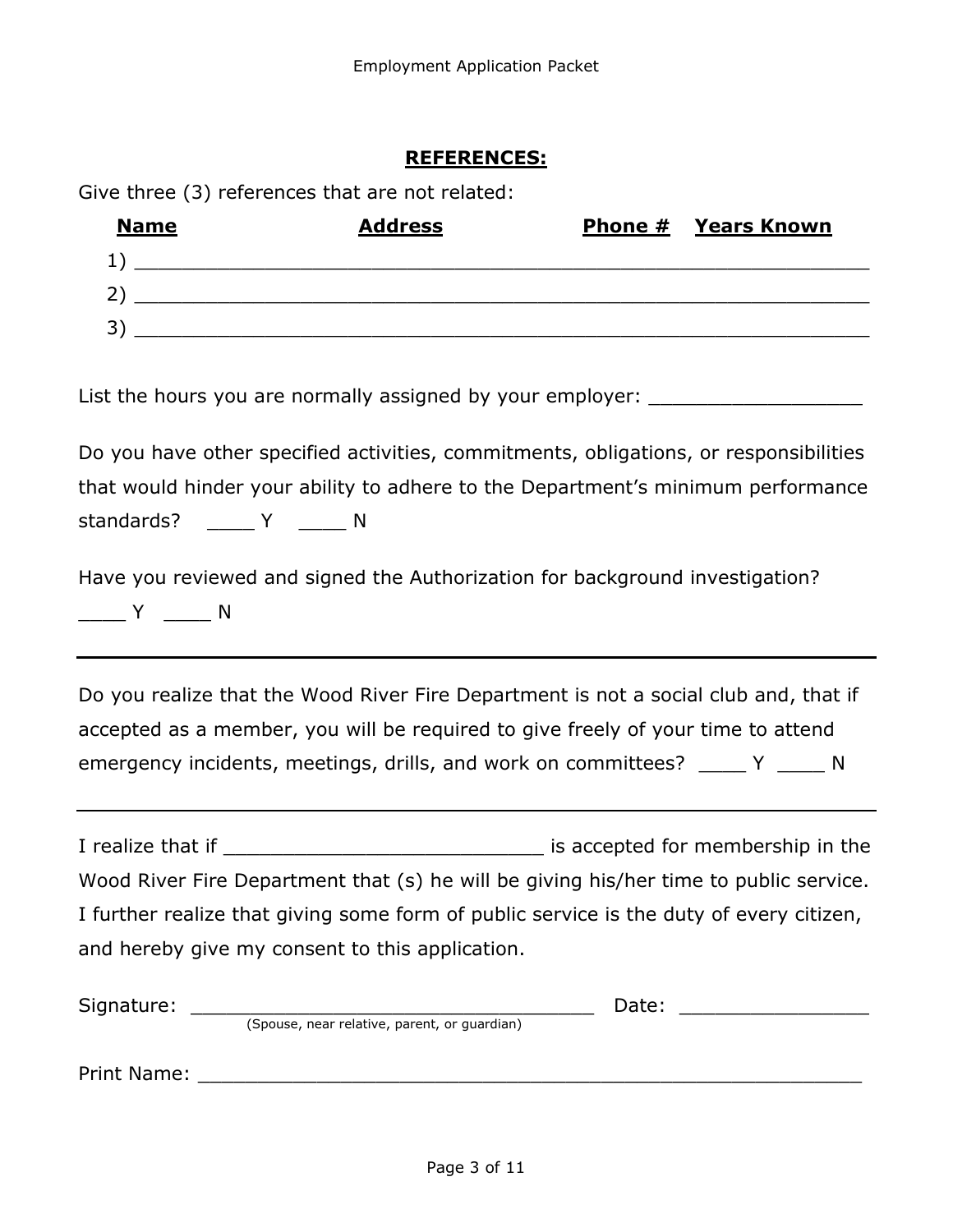### **Pre-Membership Health Questionnaire**

| Name: |                          |    |     |                                                                                                             |
|-------|--------------------------|----|-----|-------------------------------------------------------------------------------------------------------------|
|       | Height: ___________      |    |     | Weight: $\frac{1}{2}$                                                                                       |
|       |                          |    |     |                                                                                                             |
|       |                          |    |     | If you answer yes to any questions, please provide details.                                                 |
|       | Yes                      | No | 1)  | Uncorrectable Vision Defect?                                                                                |
|       | Yes                      | No | 2)  | Permanent Hearing Loss?                                                                                     |
|       | Yes $\rule{1em}{0.15mm}$ | No | 3)  | Lung Disorders (asthma, emphysema, etc.)?                                                                   |
|       | Yes $\rule{1em}{0.15mm}$ | No | 4)  | <b>Heart Trouble?</b>                                                                                       |
|       | Yes $\rule{1em}{0.15mm}$ | No | 5)  | High Blood Pressure?                                                                                        |
|       | Yes $\_\_$               | No | 6)  | Dizzy Spells?                                                                                               |
|       | Yes $\_\_$               | No | 7)  | Diabetes?                                                                                                   |
|       | Yes                      | No | 8)  | Epilepsy?                                                                                                   |
|       | Yes                      | No | 9)  | <b>Nervous Condition?</b>                                                                                   |
|       | Yes                      | No | 10) | Allergies?                                                                                                  |
|       | <b>Yes</b>               | No | 11) | Hernia or Rupture?                                                                                          |
|       | Yes                      | No | 12) | Amputation?                                                                                                 |
|       | Yes                      | No | 13) | <b>Bone Fracture?</b>                                                                                       |
|       | Yes                      | No | 14) | Back injury or trouble?                                                                                     |
|       | Yes                      | No | 15) | Any type of Cancer?                                                                                         |
|       | Yes                      | No | 16) | Problems with Alcoholism or Drugs?                                                                          |
|       | Yes                      | No | 17) | Do you smoke?                                                                                               |
|       | Yes                      | No | 18) | Have you ever had an illness or injury that resulted in<br>hospital or medical costs that exceeded \$5,000? |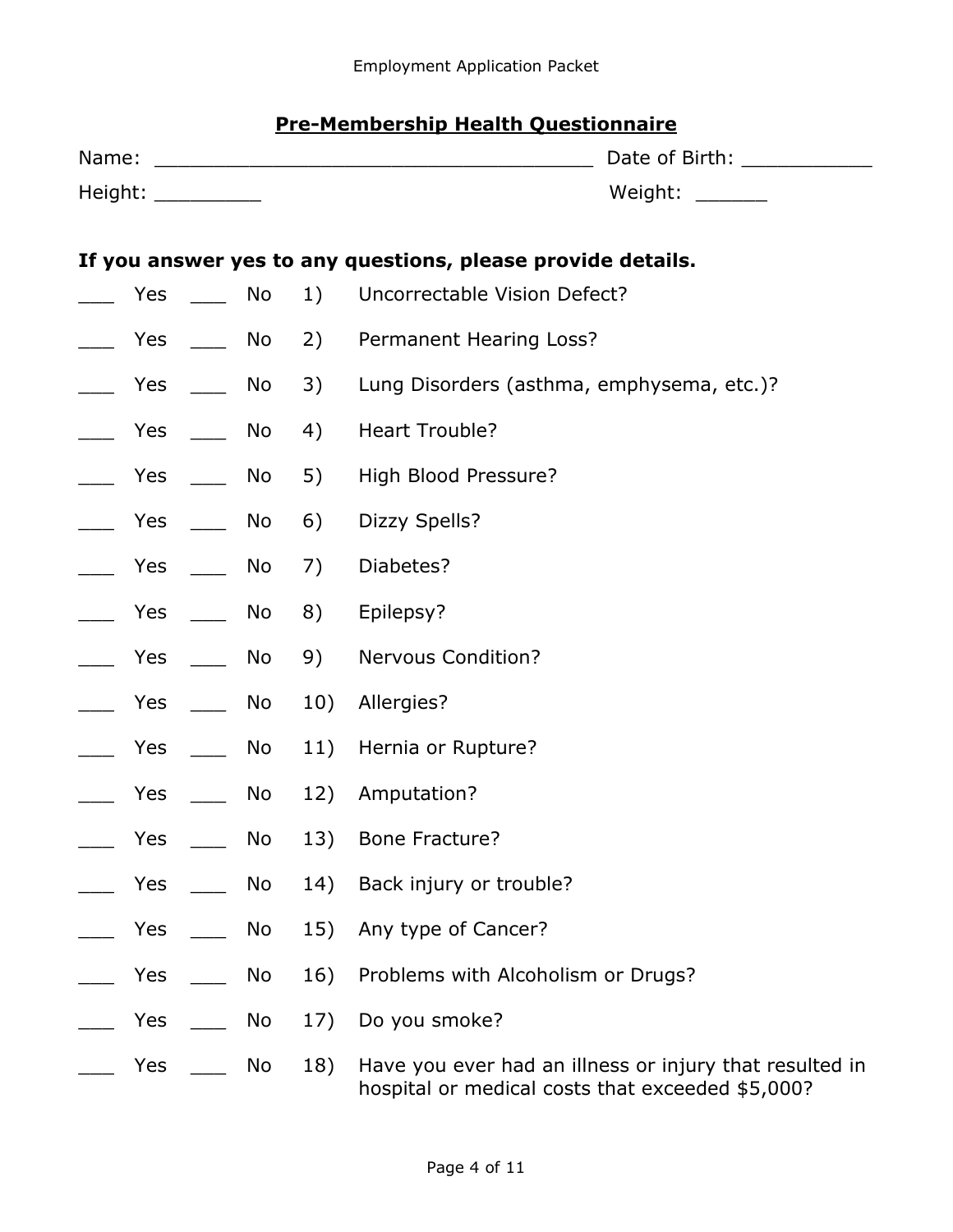|                    | Yes                                                                                                                                                                                                                             | No l |     | 19) Are you now taking any medications, or being treated<br>for any illnesses or injuries?                                      |
|--------------------|---------------------------------------------------------------------------------------------------------------------------------------------------------------------------------------------------------------------------------|------|-----|---------------------------------------------------------------------------------------------------------------------------------|
|                    | Yes No                                                                                                                                                                                                                          |      | 20) | Have you ever lost time from work, or school, for a<br>period of two weeks or more because of illnesses or<br>injuries?         |
|                    | Yes No                                                                                                                                                                                                                          |      | 21) | Have you ever received a settlement or award from<br>Workman's Compensation?                                                    |
|                    | Yes and the results of the results of the results of the results of the results of the results of the results of the results of the results of the results of the results of the results of the results of the results of the r | No   |     | 22) Have you received a settlement or award from a<br>source other than Workman's Compensation?                                 |
|                    | Yes                                                                                                                                                                                                                             | No   |     | 23) Have you ever been refused employment, insurance,<br>or turned down for military service for health or<br>physical reasons? |
|                    | Yes                                                                                                                                                                                                                             | No   | 24) | Have you seen a physician or been hospitalized in the<br>past five (5) years?                                                   |
|                    |                                                                                                                                                                                                                                 |      | 25) | When was your last physical exam?                                                                                               |
|                    |                                                                                                                                                                                                                                 |      |     | Date: $\frac{1}{\sqrt{1-\frac{1}{2}}}\frac{1}{\sqrt{1-\frac{1}{2}}\sqrt{1-\frac{1}{2}}\sqrt{1-\frac{1}{2}}\sqrt{1-\frac{1}{2}}$ |
|                    |                                                                                                                                                                                                                                 |      |     |                                                                                                                                 |
| Please PRINT Name: |                                                                                                                                                                                                                                 |      |     |                                                                                                                                 |

Date: \_\_\_\_\_\_ /\_\_\_\_\_\_/\_\_\_\_\_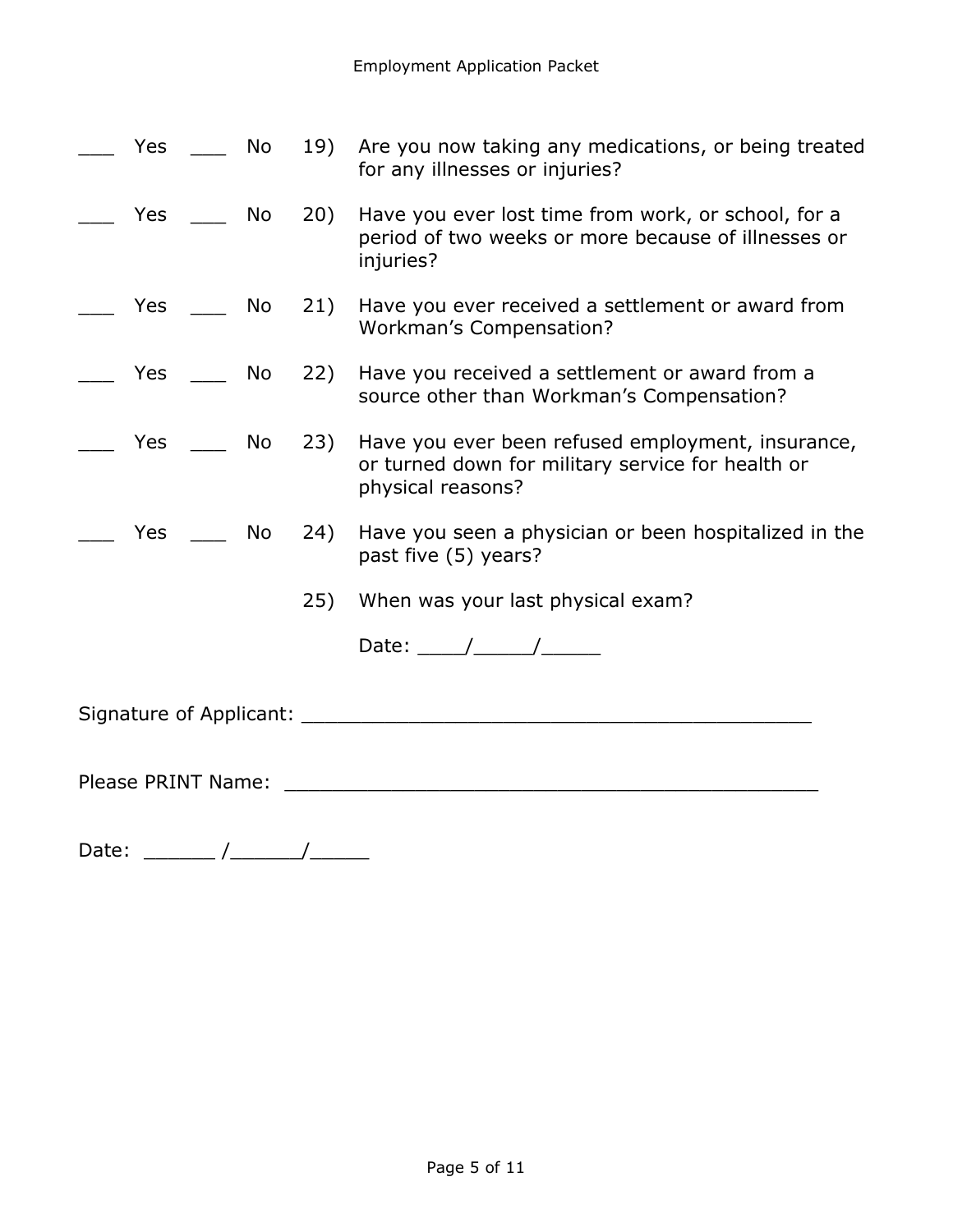#### **PAID ON CALL FIREFIGHTER Position Description**

#### **A. Type of Work Performed**

1. Engages in firefighting and fire preventions activities and the saving of lives and property; maintains fire department equipment and quarters.

#### **B. Types of Duties Performed (These examples do not list all the duties which may be assigned; any one position may not include all the duties listed.)**

- 1. Responds to fire alarms with company; lays and connects hose, holds nozzle and directs water stream; raises and climbs ladders; uses chemical lines and extinguishers; uses bars, hooks, lines, and other equipment.
- 2. Makes forcible entry into buildings when necessary; ventilation of buildings to drive out smoke and gases; opens walls and other structures which impede effective firefighting.
- 3. Performs general maintenance work in the upkeep of fire department property; cleans and washes walls and floors; hangs and dries hose; washes, cleans, polishes, and tests apparatus.
- 4. Performs rescue operations from burning buildings, vehicle crashes, and other emergencies as called upon.
- 5. Assists with pre-plans inspections and makes layout sketches; inspects homes and commercial establishments for violations of fire safety codes or apparent fire hazards; Assists writing correction orders and enforces code.
- 6. Performs salvage operations such as placing salvage covers, sweeping water, and removing debris.
- 7. Detects evidence of arson and reports to superior; performs preliminary investigation upon suspicion of arson.
- 8. Responds to a variety of emergency and non-emergency requests.
- 9. Participates in a variety of public relations projects, such as speeches in schools, parades, and demonstrations during Fire Prevention Week.
- 10. May be called upon at any time for emergency duties.
- 11. Performs related work as assigned.
- 12. Operate both as a member of a team and independently at incidents of uncertain duration.
- 13. Spend extensive time outside exposed to the elements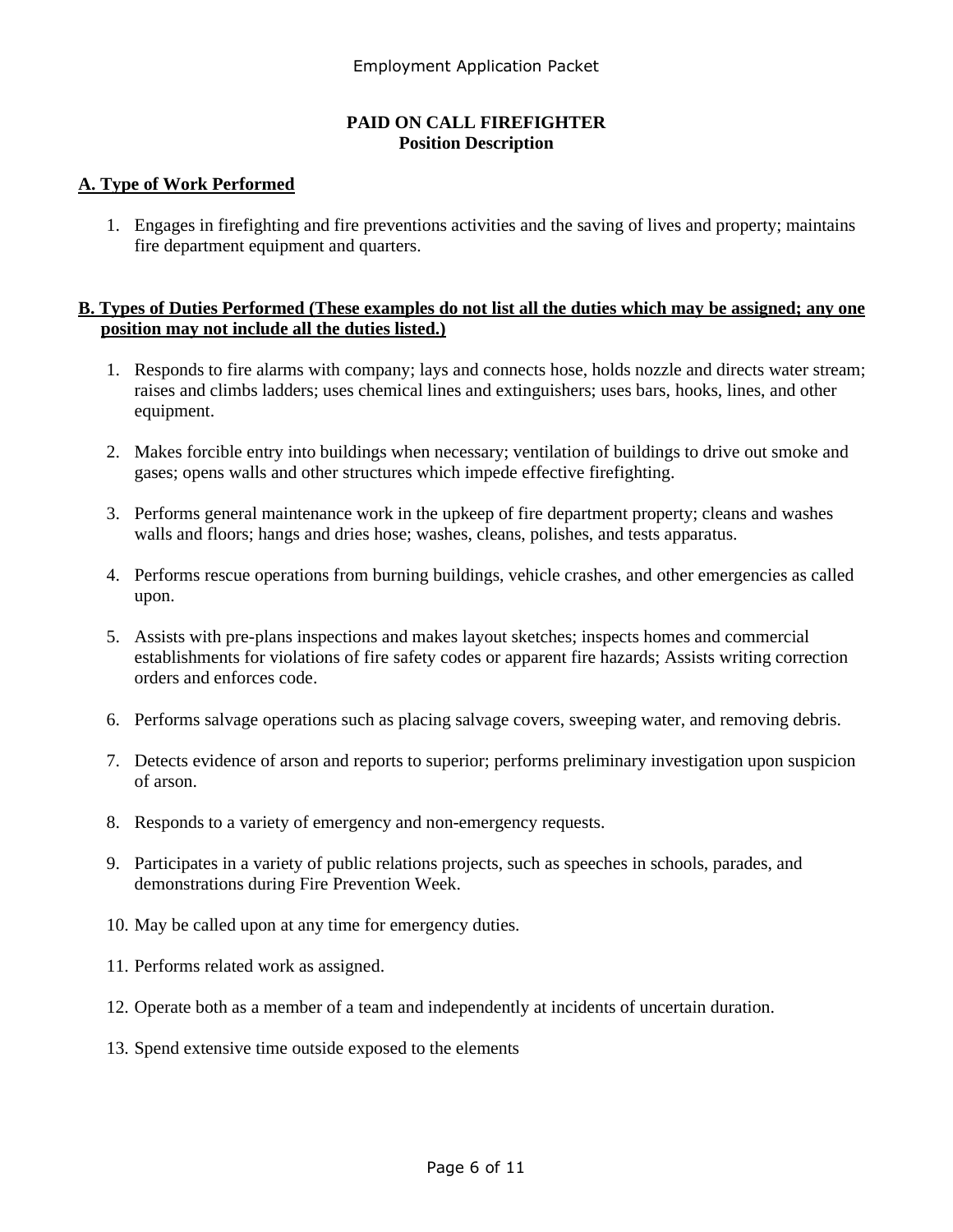- 14. Tolerate extreme fluctuations in temperature while performing duties. Must perform physically demanding work in hot (up to 400 degrees), humid (up to 100 percent) atmospheres while wearing equipment that significantly impairs body-cooling mechanisms.
- 15. Experience frequent transition from hot to cold and from humid to dry atmospheres
- 16. Work in wet, icy, or muddy areas
- 17. Perform a variety of tasks on slippery, hazardous surfaces as on rooftops or from ladders
- 18. Work in areas where sustaining traumatic or thermal injuries is possible
- 19. Face exposure to carcinogenic dusts such as asbestos, toxic substances such as hydrogen cyanide, acids, carbon monoxide, or organic solvents either through inhalation or skin contact
- 20. Face exposure to infectious agents such as hepatitis B or HIV
- 21. Wear personal protective equipment that weighs approximately 50 lb while performing fire-fighting tasks
- 22. Perform physically demanding work while wearing positive pressure breathing equipment.
- 23. Perform complex tasks during life-threatening emergencies
- 24. Work for long periods of time, requiring sustained physical activity and intense concentration
- 25. Face life-or-death decisions during emergency conditions
- 26. Be exposed to grotesque sights and smells associated with major trauma and burn victims
- 27. Make rapid transitions from rest to near-maximal exertion without warm-up periods
- 28. Operate in environments of high noise, poor visibility, limited mobility, at heights, and in enclosed or confined spaces
- 29. Use manual and power tools in the performance of duties
- 30. Rely on senses of sight, hearing, smell, and touch to help determine the nature of the emergency, maintain personal safety, and make critical decisions in a confused, chaotic, and potentially lifethreatening environment throughout the duration of the operation
- 31. Must wear approved or issued turnout clothing and gear, or any other safety equipment while performing their duties as firefighters. (exceptions at chief's discretion)
- 32. Must obey all reasonable orders given by the Fire Chief, Shift Officer, or higher ranking officer.
- 33. Must not report for duty in a condition that would be considered harmful to himself and others while performing his duties as a firefighter, or in a condition such that his actions would be detrimental to the Fire Department image as a whole.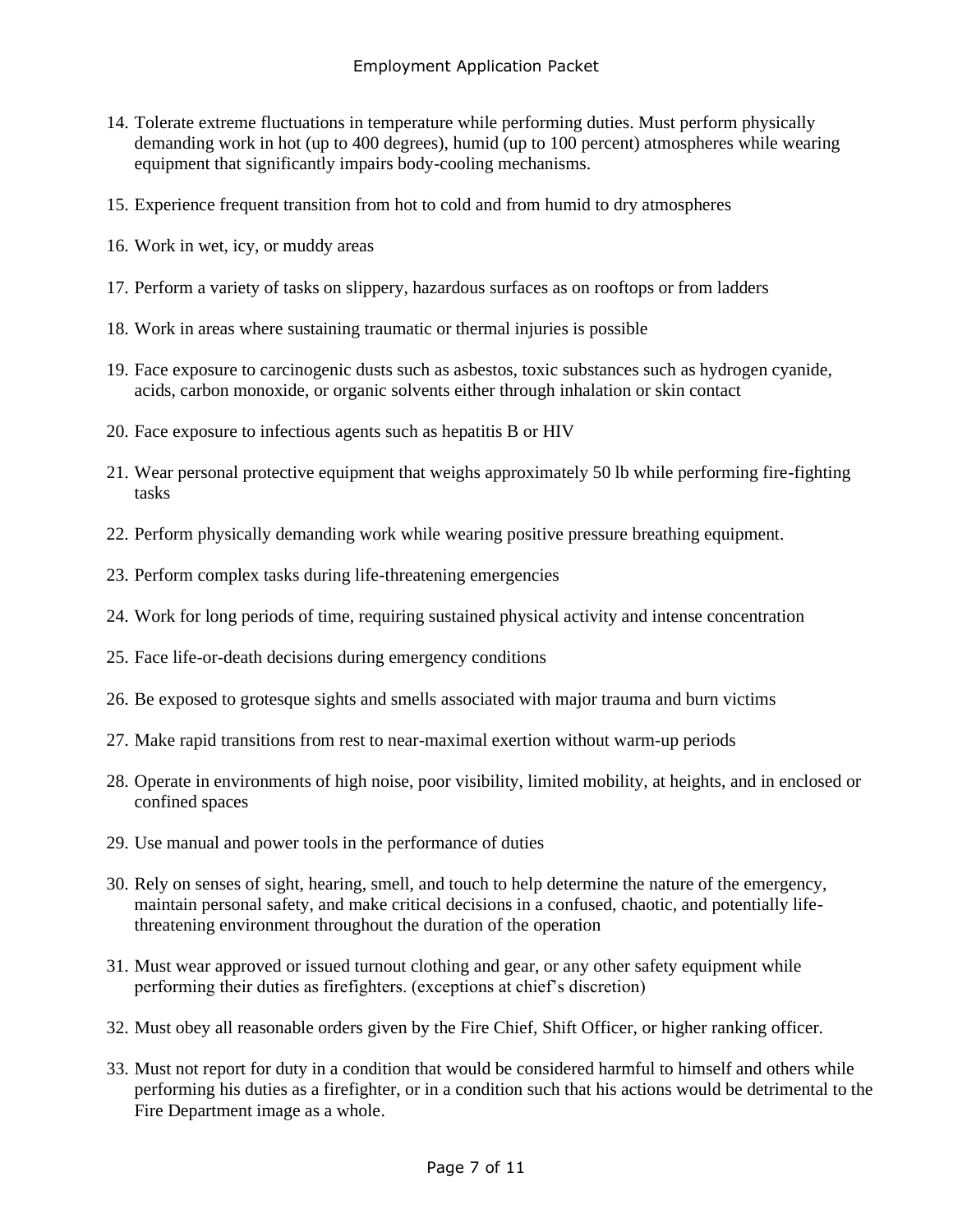- 34. Must observe all City and State traffic laws when responding to an alarm in their private vehicle.
- 35. Must carry his/her portable pager with him/her whenever possible and is expected to report any malfunction or inoperable units as soon as possible

#### **C. Minimum Qualifications Required**

- 1. Must reside within 1 mile of the City limits of Wood River and be a full time resident of that address.
- 2. Must be 18 years of age or older.
- 3. Must hold a valid Illinois driver license and have own means of transportation, either as owner or be the insured driver of record.
- 4. Must be physically capable to perform the duties of a POC firefighter.
- 5. Ability to learn a wide variety of firefighting duties and methods within a reasonable probationary period.
- 6. Ability to carry out work assignments involving danger to life and health.
- 7. Ability to develop mechanical skills in the operation of fire equipment and apparatus.
- 8. Ability and sufficient physical strength, agility, and endurance to perform strenuous work under adverse and dangerous conditions.
- 9. Ability to understand and follow oral and written instructions.
- 10. Ability to establish and maintain effective working and living relationships with other employees.
- 11. Ability to operate motor vehicles safely.
- 12. Ability to perform routine station house maintenance work.
- 13. Ability to work at heights and within confined areas.
- 14. Ability to learn and carry out first aid principles and practices.
- 15. Ability to meet requirements as established by the State of Illinois, and the City of Wood River Fire Department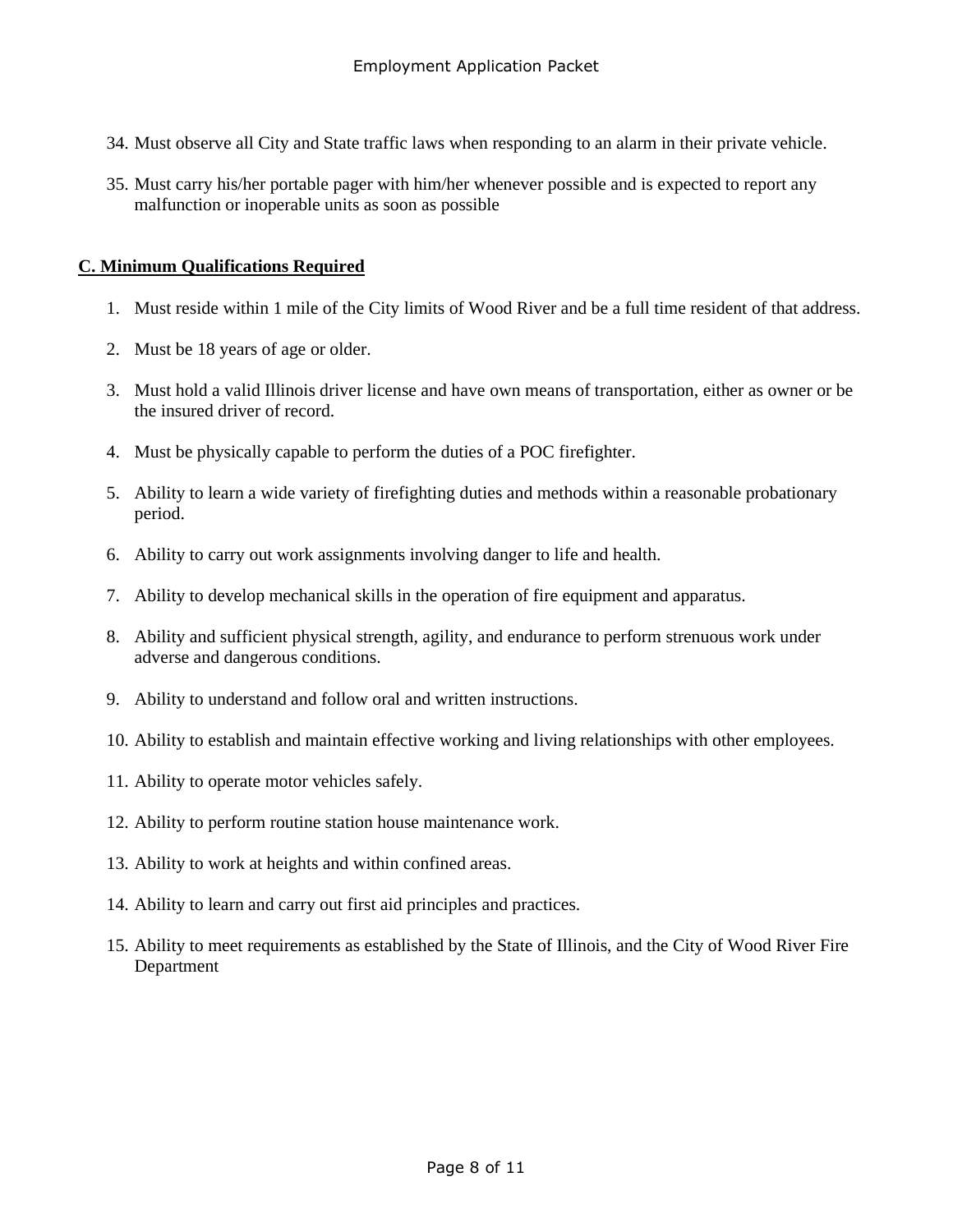

# **Wood River Fire Department**

I have received, and reviewed, Wood River Fire Department's Job Description, and can perform these essential functions, with or without, reasonable accommodations.

Signature of Applicant: <u>Lateral and the set of the set of the set of the set of the set of the set of the set o</u>

Please PRINT Name: \_\_\_\_\_\_\_\_\_\_\_\_\_\_\_\_\_\_\_\_\_\_\_\_\_\_\_\_\_\_\_\_\_\_\_\_\_\_\_\_\_\_\_\_\_

Date:  $\frac{1}{\sqrt{1-\frac{1}{2}}}\frac{1}{\sqrt{1-\frac{1}{2}}}\frac{1}{\sqrt{1-\frac{1}{2}}}\frac{1}{\sqrt{1-\frac{1}{2}}}\frac{1}{\sqrt{1-\frac{1}{2}}}\frac{1}{\sqrt{1-\frac{1}{2}}}\frac{1}{\sqrt{1-\frac{1}{2}}}\frac{1}{\sqrt{1-\frac{1}{2}}}\frac{1}{\sqrt{1-\frac{1}{2}}}\frac{1}{\sqrt{1-\frac{1}{2}}}\frac{1}{\sqrt{1-\frac{1}{2}}}\frac{1}{\sqrt{1-\frac{1}{2}}}\frac{1}{\sqrt{1-\frac{1}{2}}}\frac{1}{\$ 

I understand this application is based upon the truthfulness of my answers and that there exists no misrepresentation. I further acknowledge that any false information given shall be cause for rejection *before* acceptance or dismissal from the Department *after* my appointment.

If accepted for membership, as a member, I shall attend all required drills, meetings, and emergency incidents. I shall obey the orders of the Chief Officers and at emergency incidents those orders of the Incident Commander. I further agree to adhere to the Department's rules, regulations, policies, procedures, and Bylaws of the Wood River Fire Department.

| Signature of Applicant: |  |
|-------------------------|--|
|                         |  |

Please PRINT Name: \_\_\_\_\_\_\_\_\_\_\_\_\_\_\_\_\_\_\_\_\_\_\_\_\_\_\_\_\_\_\_\_\_\_\_\_\_\_\_\_\_\_\_\_\_

Date:  $\frac{\sqrt{2\pi}}{2\pi}$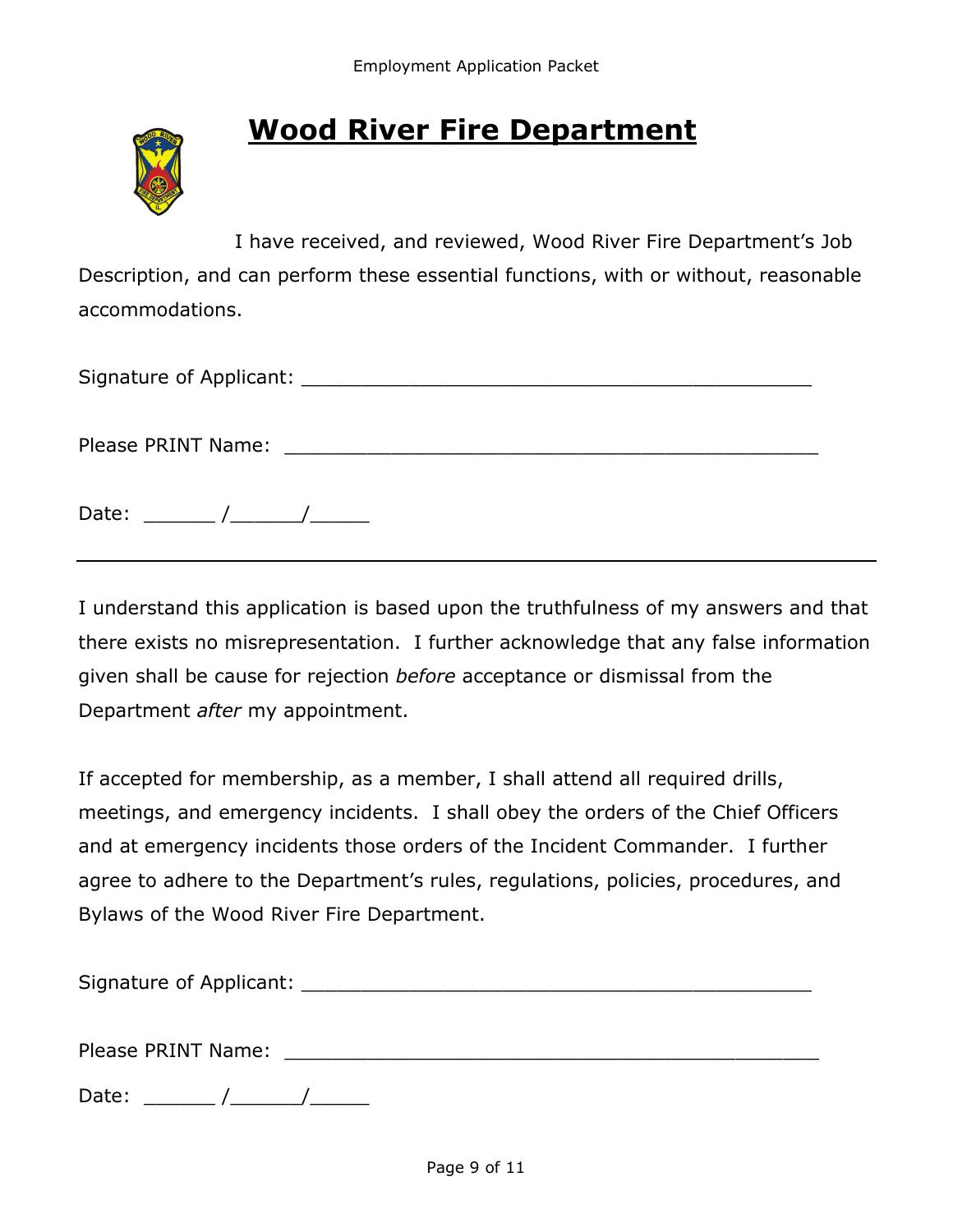# **Wood River Fire Department**



## **AUTHORIZATION**

I authorize, and empower, the Wood River Fire Department consumer reporting agency, or other outside service company, engaged by the said Department for this purpose, now and subsequently, to obtain, prepare, use, and furnish information concerning my current and former employment, education, credit, general reputation, health, personal characteristics, criminal history and mode of living through correspondence or personal interviews with neighbors, friends, associates, or others with whom I am aquatinted, or who may be knowledgeable concerning any of the above items.

| Signature of Applicant: |  |
|-------------------------|--|
|                         |  |

Please PRINT Name: **Example 2018** 

Date: \_\_\_\_\_\_ /\_\_\_\_\_\_/\_\_\_\_\_